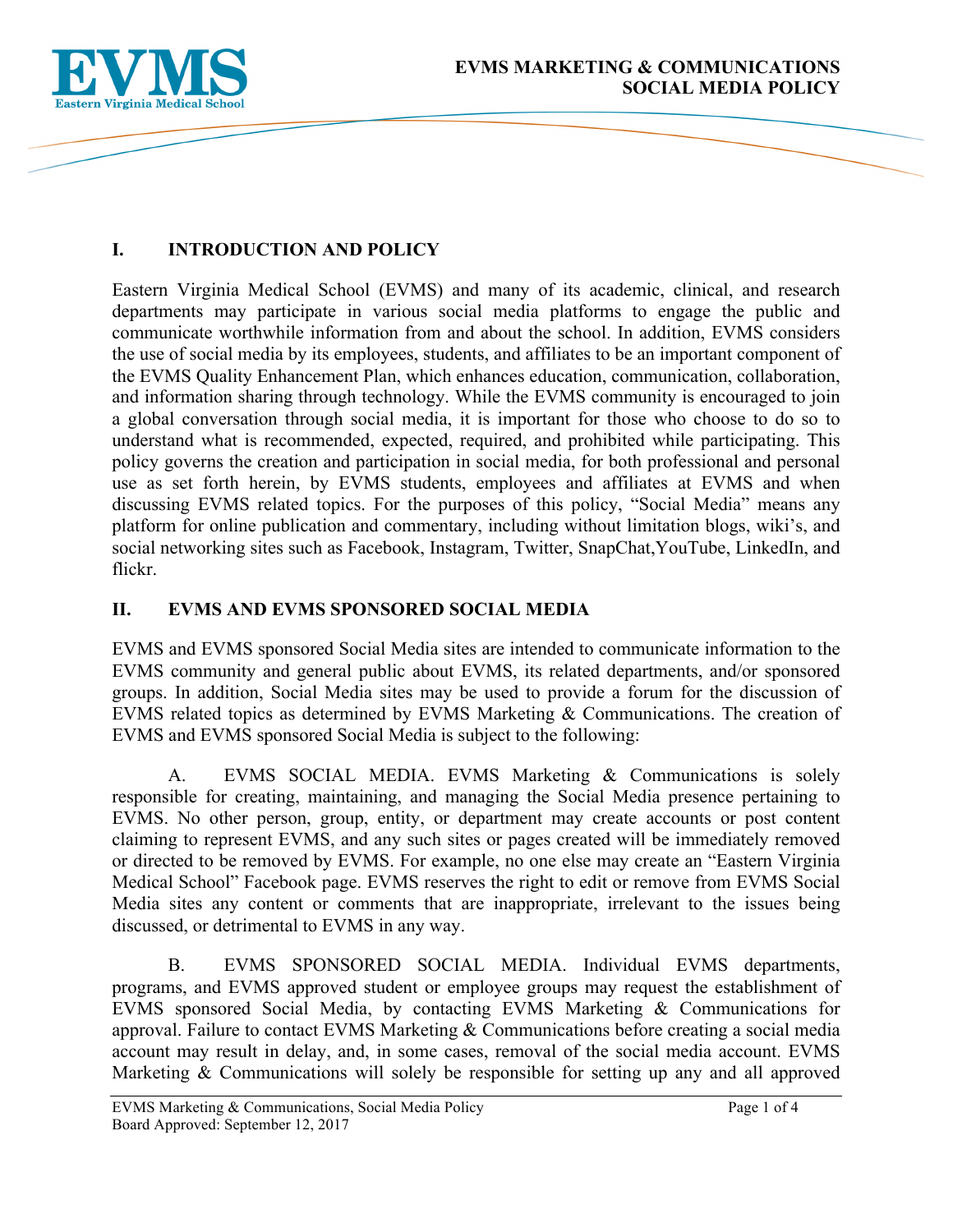

Social Media accounts and will maintain administrator rights to all such accounts. The requester shall comply with the following:

1. Each department/group that is approved for a Social Media site shall designate a content editor for the department/group. The content editor is responsible for posting or deleting department/group content and ensuring that all content posted by the department/group or its end users:

- a. is professional and appropriate for the department/group;
- b. is current and accurate;
- c. is posted in compliance with any applicable EVMS policies, and any applicable laws or regulations such as HIPAA (Health Insurance Portability and Accountability Act) and FERPA (Federal Education Records Protection Act) and free of any proprietary, financial, intellectual property, patient care, or similar privileged or private information;
- d. uses EVMS' logo or other EVMS intellectual property in accordance with branding standards created by EVMS; and
- e. is posted with the express, written consent of the owner, or party with the right to distribute or publish, any recordings, photos, images, videos, texts, slideshow presentations, artwork and advertisements whether those rights were purchased or obtained without compensation.
- 2. EVMS faculty, staff, and/or students are required to notify a supervisor/administrator and the EVMS Marketing & Communications if a member of the news media contacts them about content published in an EVMS sponsored Social Media platform and shall not respond unless and as directed to by EVMS Marketing & Communications.
- 3. Sites or pages created without prior approval of EVMS Marketing & Communications may be removed or directed to be removed by EVMS.
- 4. EVMS reserves the right to edit or remove from EVMS sponsored Social Media sites any content or comments that are inappropriate, irrelevant to the issues being discussed, or detrimental to EVMS in any way.
- 5. All social media advertising must be approved by EVMS Marketing & Communication prior to purchase to ensure it meets branding standards.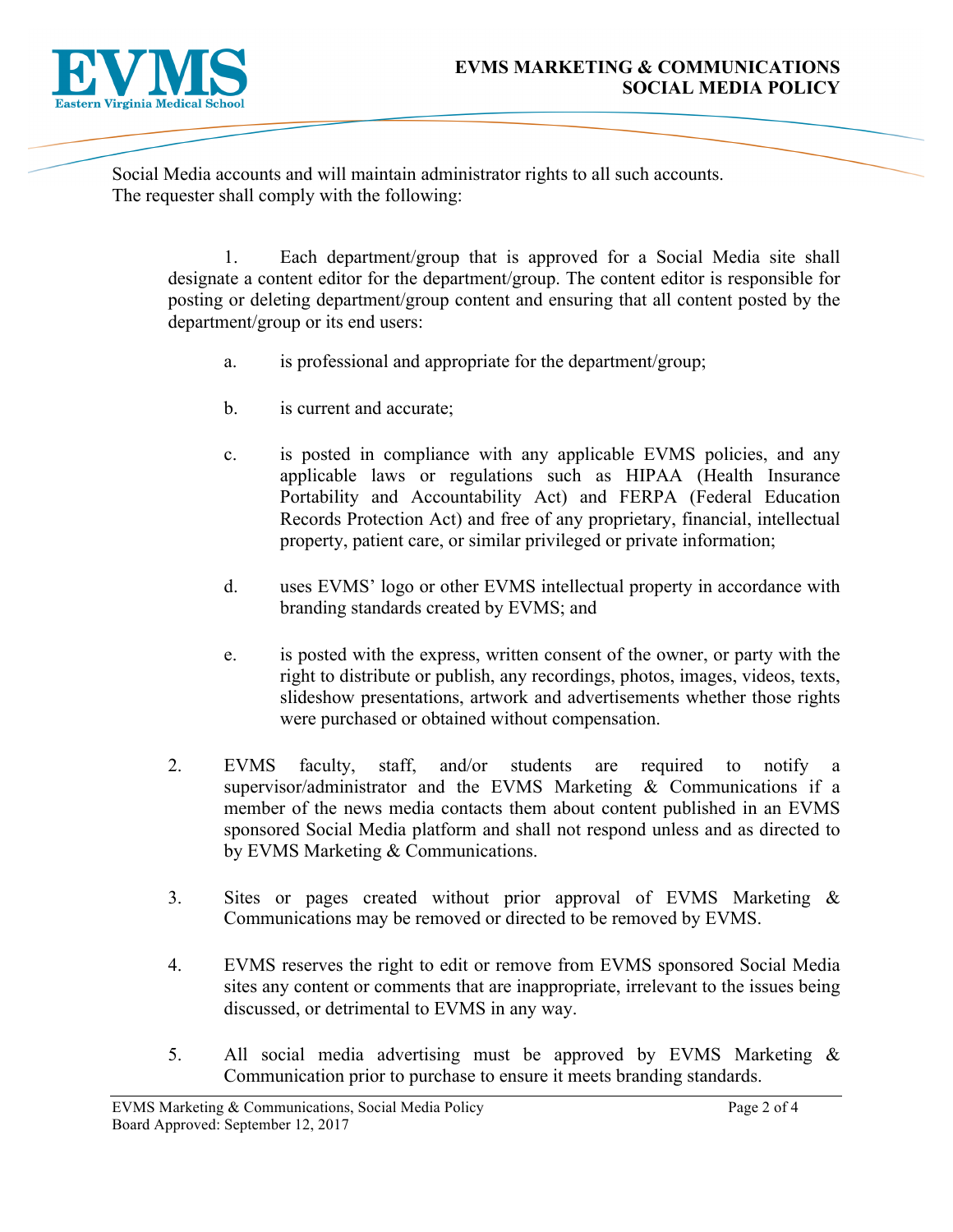

## **III. PERSONAL PARTICIPATION IN SOCIAL MEDIA**

EVMS respects the right of employees and students to express themselves through creating and participating in personal social-networking accounts, online forums, message boards and chat rooms. However, EVMS has a business interest in protecting its brand, logo, company name, and other intellectual property and in making sure that its employees and students do not violate criminal or civil law, privacy rights, or EVMS policy. Personal participation in Social Media is subject to this policy when an individual: 1) indicates that he or she is an EVMS student, part of a student group, or an employee either through a biographical description or comments on a personal page; 2) uses his or her EVMS email address; 3) responds to EVMS related topics on an EVMS and/or EVMS sponsored site. To protect EVMS' interests, employees and students must adhere to the following rules:

A. Employees may not post on a personal blog or social network site during work time or at any time with Company equipment or property.

B. All rules regarding confidentiality apply in full to Social Media sites. Any information that cannot be disclosed through a conversation, a note, or an e-mail also cannot be disclosed in a blog or social-networking site. The transmission of any proprietary information, without the permission of EVMS, is prohibited.

C. Any conduct which is impermissible under the law if expressed in any other form or forum is impermissible if expressed through Social Media. Individuals may not post or transmit threatening, discriminatory, obscene, defamatory, libelous, or malicious material regarding EVMS, its employees, students, competitors, or vendors on Social Media.

D. Employees and students are prohibited from misappropriating or using without permission EVMS' logo and other EVMS intellectual property on any social media site or other online forums. This includes using "EVMS" or "Eastern Virginia Medical School" as part of a site name, or URL, or the use of the EVMS logo or any of its marks even if for an event sanctioned by EVMS. Questions regarding the use of any part of the EVMS name should be directed to EVMS Marketing & Communications. Employees and students should be aware that EVMS monitors usage of its name on the Internet.

## **IV. PROHIBITED ACTIONS**

Whether acting in a professional or personal capacity and, regardless of any disclaimer language used, postings that contain any of the following will not be tolerated and will result in immediate disciplinary action, up to and including termination or referral to the EVMS Honor Council, as applicable:

A. Accepting payment or any other remuneration in exchange for using one's role at EVMS to advertise or endorse another entity or product via a Social Media platform;